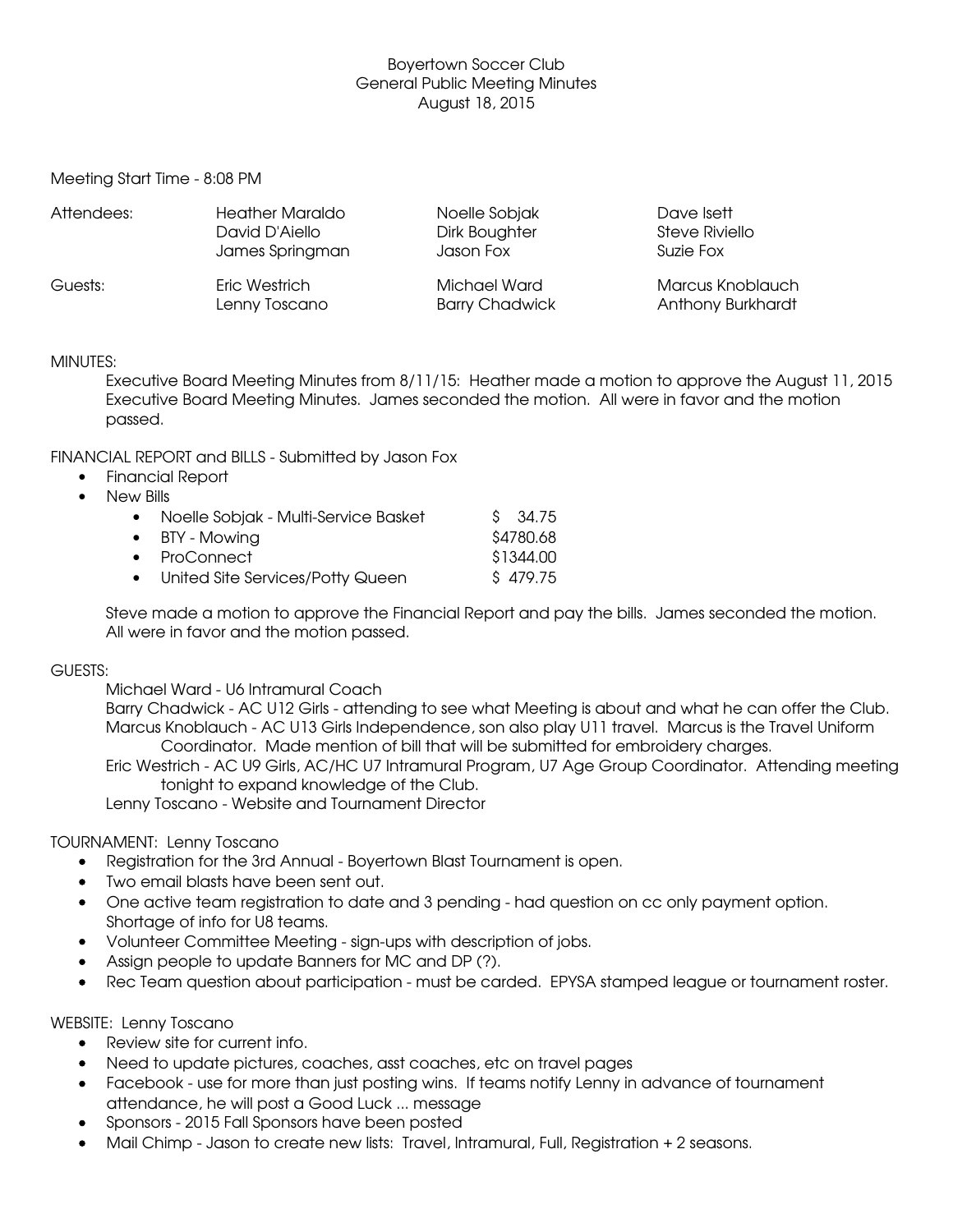GUEST: Anthony Burkhardt dropped by meeting to see if he could pick up his 'E' License Reimbursement from the spring.

FUNDRAISING:

- Royals Noelle to check on minimum ticket purchase. Dates of preference: 2/13 or 2/19. Dirk/James to check with U10 boys AC.
- Phillies 2 families
- 40th Anniversary T-Shirt Contest public vote 9/17-9/30. Board will select top 3 submissions at Working Board Meeting on September 15th.
- Colebrookdale Elementary Basket Party Noelle to email Mindy for details. Jason will prepare certificate.

# INTRAMURAL:

- Heather is proposing a College Rec Summer League
	- Co-Ed Teams (spirit of rec level play)
	- 17-24 years old
	- 10 games / weeknight, possibly Thursdays
	- \$100 registration fee (jersey included)
	- Board is OK to pursue. Heather will put together.
- Would like to consider that funds go to the scholarship fund.

# TRAVEL:

- Inter-County Jen can email everything to them
- 4 registrations still showing as pending 3 due to payment plans and 1 player entered twice (need to deactivate 2nd registration)
- Gary Rossi Trainer. Outstanding for both sides of the program, U12-U13 girls in addition to Intramural Coaches Training 2nd training session in late September. Manuals from the training have been forwarded to Heather and David.

NEW BUSINESS:

- Dirk expressed a 'Thank You' to the Board for the donation to a transplant organization in memory of his father.
- Steve met with Grants person and she will start researching what is available to the Club. She will work up a schedule.
- Need to look for an Attorney who might be able to work with the Club pro-bono.
- Considering Census: to see what people do (resources). Possibly during registration process.
- Steve met with Challenger on Thursday. They will send contract to Steve. They will also submit to the Club a training outline. Resident trainers must return on VISAs for a certain period of time. Possibly consider for 2016-17 travel trainer - outdoor training only.
- Challenger and Coerver raved about our facilities.

**RECAP** of what's going on with the Club....

FIELDS:

- NH Twp fields possible concern of continued availability.
- WTMA field permits are in. Club spent approximately \$8,000 in permits to build a new field. Current estimate is about \$120, 000 to build.
- Padre Pio located off Barto Rd is a practice facility for Intramural Program.
- Indoor with HS renovation, space is not looking good for indoor practices this winter.

 $CIUB:$ 

- Need to continue to work on fundraising
- Tournament is a large fundraiser
- $\bullet$  This year (2015-16)
	- 200+ kids in Travel
	- Numbers were up in both the Spring and the Fall for Intramural
		- Added U4/U5 Program
		- Added Adult Rec Program